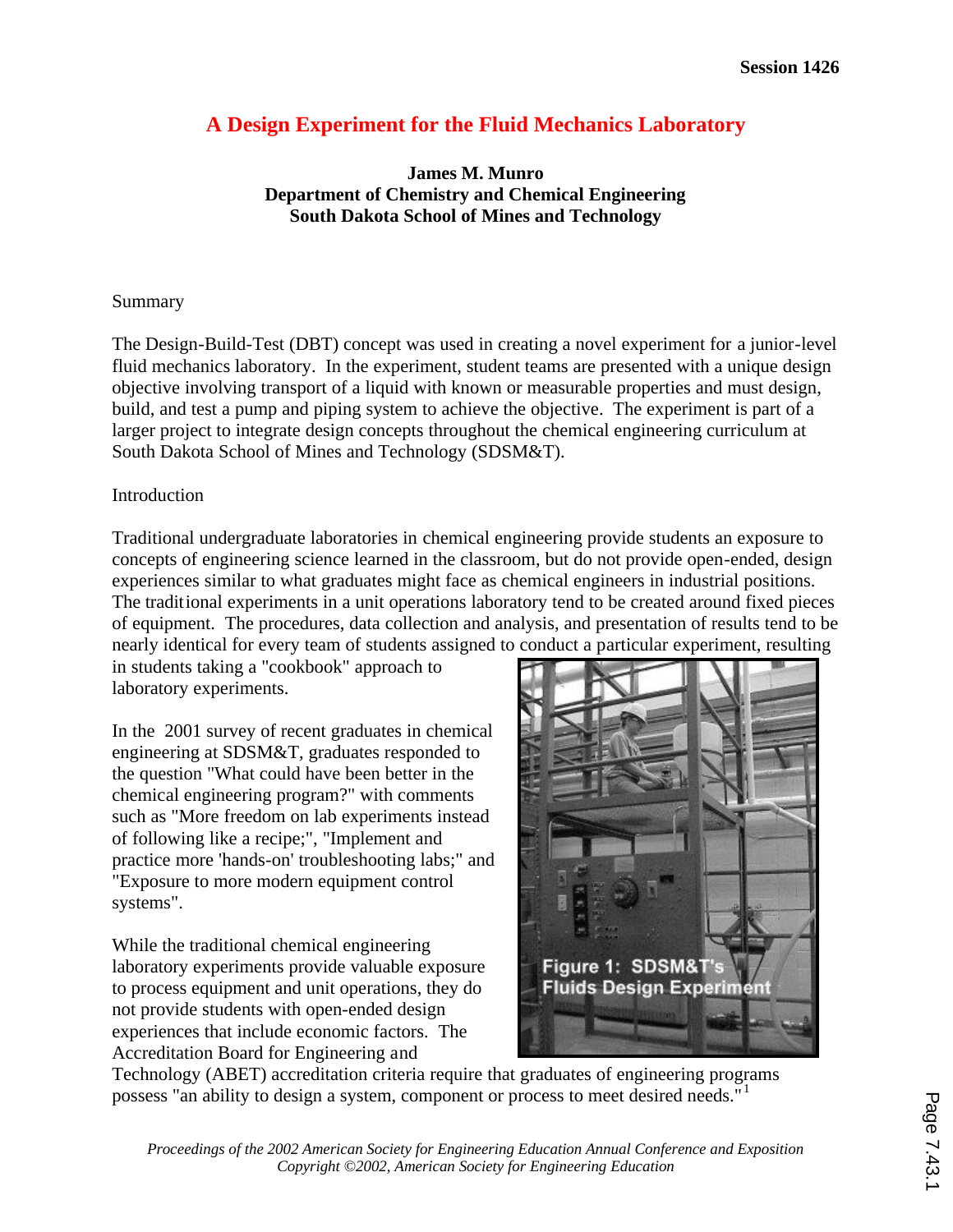The faculty of the chemical engineering program at South Dakota School of Mines and Technology (SDSM&T) has begun to change this situation with the development of open-ended DBT experiments within the laboratory curriculum. The first of the DBT experiments to be developed was a pump and piping design experiment described here.

### Background

The baccalaureate program in chemical engineering at SDSM&T has as part of its mission to prepare students "to become practicing chemical engineers, ready to enter the workforce and make immediate contributions."

Until recently, baccalaureate programs in engineering have traditionally used laboratory experiences to reinforce engineering science theory presented in lecture classes. Design concepts were presented in a senior capstone design course. In the last fifteen years there has been a move toward integrating design experiences throughout the curriculum in response to ABET accreditation requirements for engineering programs. A number of engineering programs have developed courses or methods to introduce design at early stages of the engineering curriculum, or even at the secondary or elementary school level.<sup>2, 3</sup> In their text Teaching Engineering, Wankat and Oreovicz note that "hardware projects, which mix design and laboratory skills, can be extremely motivating because students can see what they have designed."<sup>4</sup> The freshman level projects often involve inexpensive materials or kits from which students construct some article (for example: bridges, egg carriers, rubber-band powered vehicles) to meet a performance standard.

Design concepts are being integrated into sophomore and upper level engineering laboratories, albeit at an apparently slower pace than at the freshman level. Marchese et al. have described a sophomore-level course of open-ended laboratory projects that incorporate a multidisciplinary approach to solving design problems.<sup>5</sup> Al-Dahhan has described a series of lectures and a manual on selection of process components as a way of introducing design into the chemical engineering unit operations laboratory.<sup>6</sup>

Recently, a Design-Build-Test (DBT) approach has been used in undergraduate engineering laboratories.<sup>7,8</sup> In most DBT projects, students are required to design an article, typically small and inexpensive, using design guidelines that include mathematical calculations. Allen et al., developed a curriculum in electronic materials that "abandon the cookbook" approach in favor of a multi-course sequence of open-ended laboratory experiences.<sup>9</sup> Sherwin and Mavromihales have described a senior year DBT project in which students design, fabricate and test a cross flow multi-tube heat exchanger. $^{10}$ 

Features of the experiment.

The Pump and Piping Design Experiment was created to provide the following features.

1. **Flexibility**: Every student team is assigned a different set of criteria and/or experimental conditions for their experiment. Students do not simply repeat the same experiment that was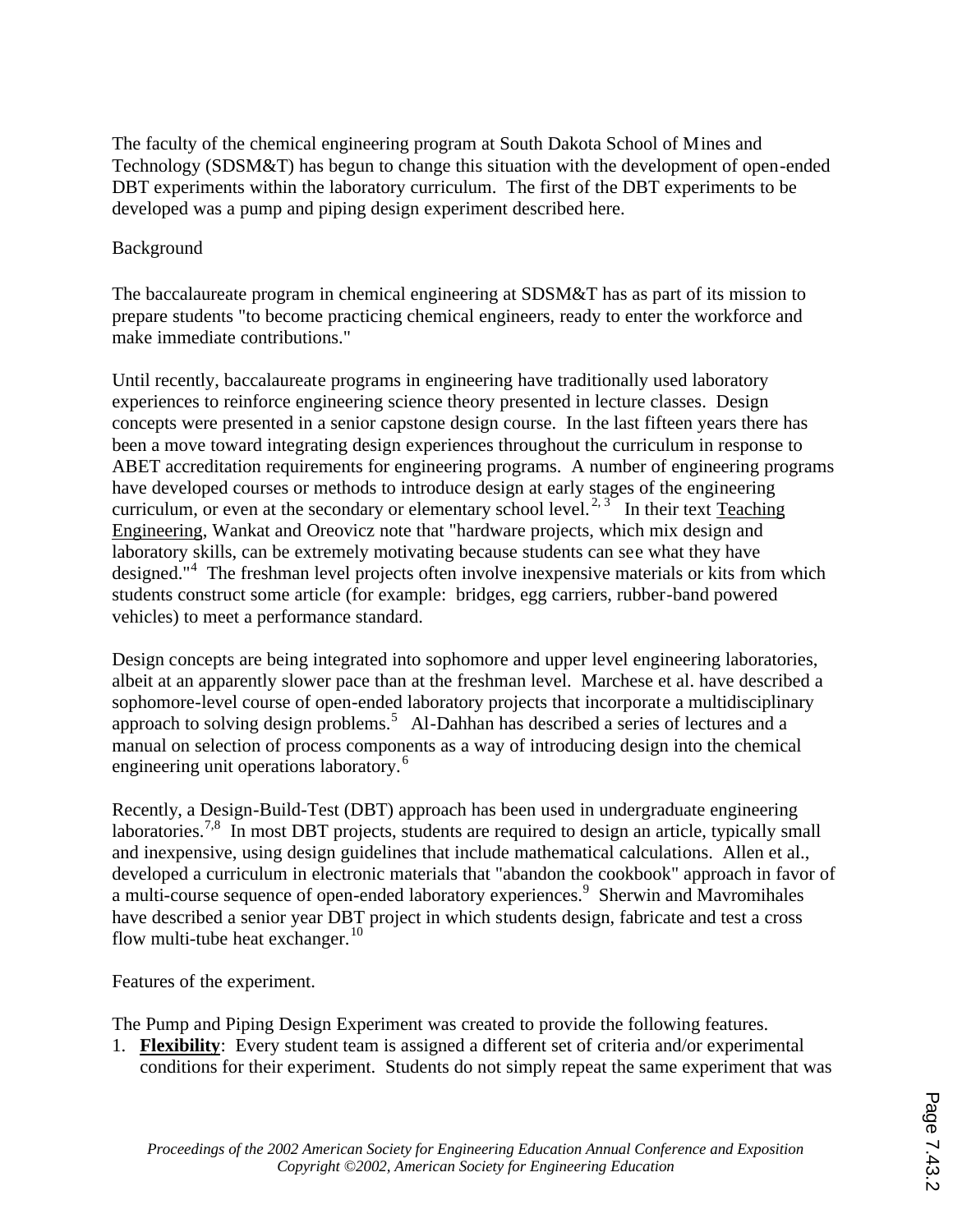done in a previous year or by a previous team. In the pump and piping design experiment, this variability can be introduced by specifying any of the following:

- the flow rate,
- $\bullet$  the location and height of the discharge flow(s),
- · by the number of operating hours per year,
- the annual depreciation rate,
- the cost of electrical power,
- the inclusion of certain valves, flow meters, spray nozzles, or other fittings in the design
- the inclusion of a permanently mounted piping loop in the laboratory.
- · Cost factors for different pipe sizes, or detailed costs of each piping component.

For practical reasons, water is always the liquid to be transported, but it may be possible to adjust the viscosity of the liquid by the addition of small amounts of polymeric solutes. The student teams have the flexibility of choosing from a variety of pumps and pipe sizes which are stocked in the laboratory.

- 2. **Design**: Student teams are required to produce a design of their system, including the selection of specific items of equipment, using the Pipe-Flo Professional software by Engineered Systems, Inc. . Students compute the cost of the process they have designed, including both capital costs and operating costs. The teams are expected to present several alternate combinations of pump and pipe sizes to show that their design is the optimal one for achieving the stated objectives. Students are also expected to prepare a construction and start-up plan that includes safety practices, construction procedures, and start-up methods.
- 3. **Build**: Once a design is approved by the laboratory instructor, each team installs the pump of their choice, assembles the piping and connects the system as specified in their design. Students were observed and instructed in safe practices during the construction phase of their design.
- 4. **Test**: Once built, the student team tests their design by operating the equipment and measuring flow rates and power consumption to determine the validity of their design. Students must demonstrate safe operating practices during the testing phase of their project. If their process is either over-designed or under-designed, they may be given the opportunity to re-work their design to achieve their design goals

### Equipment and Instruments

The major piece of equipment associated with the experiment is a three level structure that was erected in the laboratory for students to mount and access the piping system, and where the switches and electrical instruments were permanently mounted. The structure can be seen in Figure 1. Several pieces of equipment or instruments are permanently mounted on the structure, including the following.

- Mass (Coriolis) flow meter by Micro-Motion, Inc. and it's digital display panel. (0-20) gpm)
- Electrical Power (watt) meter. (2kW)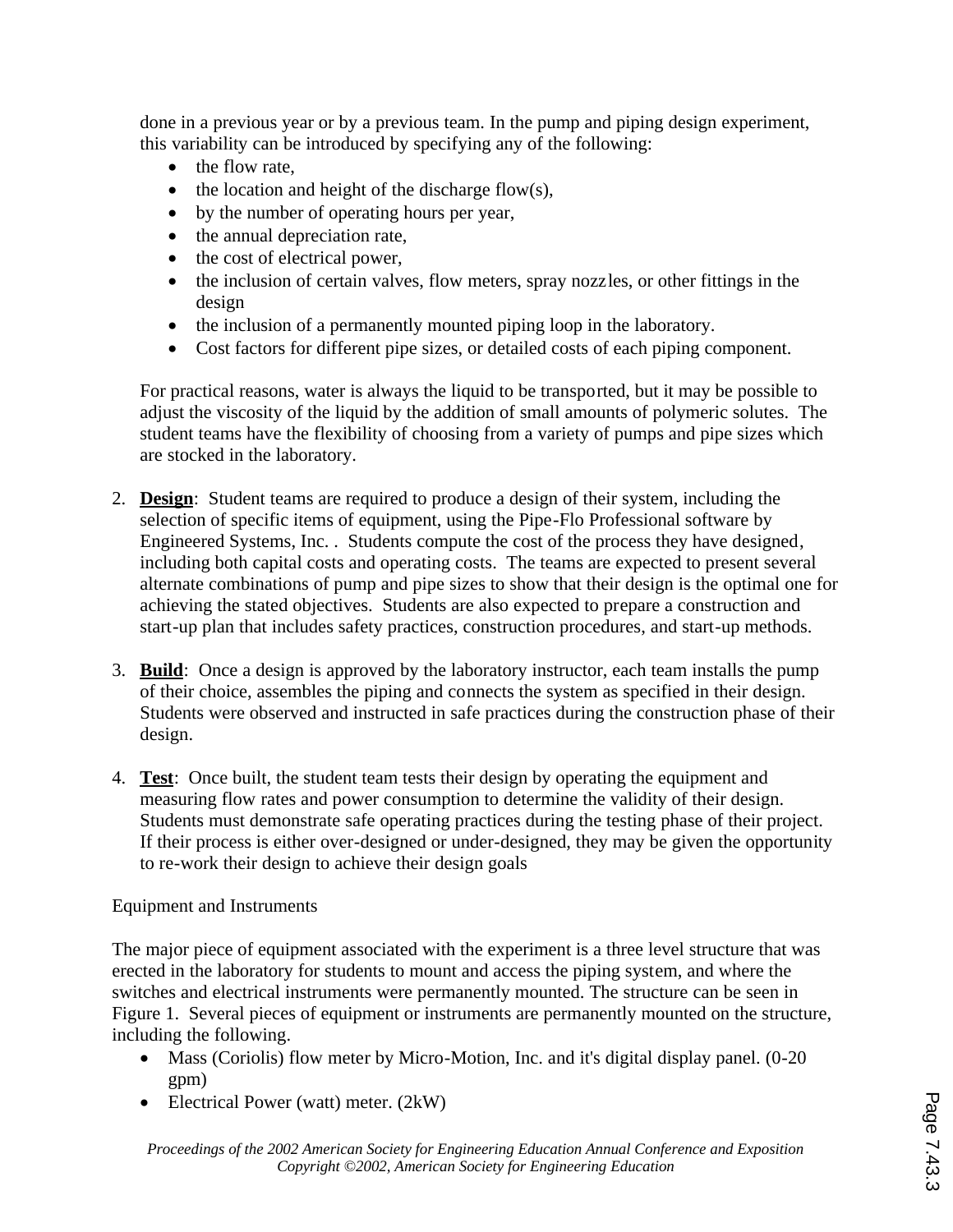- Pressure transducers and digital displays with quick connect fittings.  $(0-15 \text{ psig}, 0-60 \text{ s}$ psig, 0-100 psig, and 0-150 psig.)
- An I/P transducer for creating a pneumatic (3-15psig) signal to a control valve.
- · Electrical switches for the master power switch and for the pump on/off switch.
- · A small shell and tube heat exchanger to which the flow stream could be connected on either the shell or tube side.
- A 65 gal. Polyethylene feed tank.
- · Two polyethylene receiver tanks, one on each of the elevated levels of the structure, along with PVC piping to drain those tanks back down to the pump feed tank.

Other components of the experiment are not permanently mounted and include the follow.

- Four centrifugal (single and multi-stage) pumps with nominal power ratings of  $1/15$ ,  $1/2$ , 3/4 and 1 hp.
- An assortment of dial-type pressure gauges
- · A selection of threaded galvanized pipe lengths in nominal pipe diameters of 1/4-inch, 3/8-inch, 1/2-inch, and 3/4-inch.
- · A supply of threaded galvanized pipe fittings including elbows, couplings, unions, bushings and reducers.
- · A supply of manual gate and globe valves and two pneumatic control valves

The pumps, pipes and pipe fittings are stored near the permanent structure where they are easily accessible by the student teams. Mounting bolts were placed in the floor so that students would have a location to securely mount the pump that they select for the experiment. In order to avoid problems with trying to exactly match the pump fittings to pipe, flexible plastic tubes with cam-lock fittings were used to connect the pump to the supply tank and piping.

The electrical instruments are equipped with 4-20 mA electrical output signals so that the signals can be wired to a Camile® computer system for data acquisition and control. The Camile® computer system was obtained as part of a larger project to implement modern data acquisition and control systems into the chemical engineering curriculum and to upgrade several undergraduate experiments to be open-ended DBT-type experiences for students. Additional DBT experiments in heat exchanger selection and gas absorber design are planned as future additions to the undergraduate laboratory.

## Implementation

The selection and piping system design experiment (Figure 1) was constructed in the summer of 2000. In the fall of 2000, two student teams were assigned projects on the experiment. In the fall of 2001, the experiment was integrated into the junior level fluid mechanics laboratory course. This course follows by one semester the classroom lecture course in fluid mechanics for chemical engineering majors.

Each student group was given a handout that described the nature of the experiment, the safety considerations, their unique design objectives and cost data. Typical objectives (in abbreviated form) given to the student laboratory teams were as follows: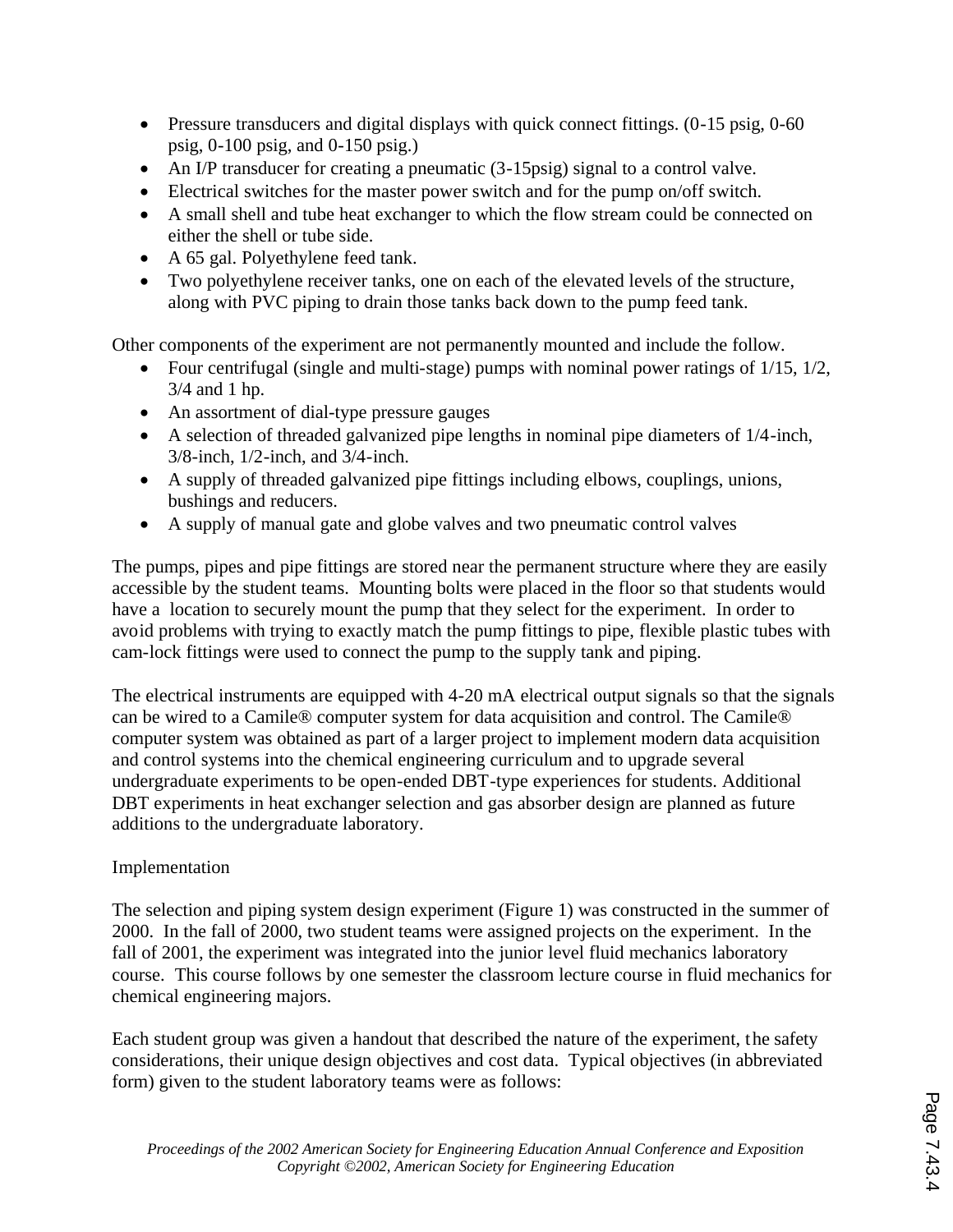- Create pump curves for several of the centrifugal pumps; then design a system to deliver 18 gpm to the receiver tank on the first elevated level.
- Evaluate the friction loss through a pneumatic valve by determining its resistance coefficient (K-factor), and then design the lowest cost pipeline to deliver 12 gpm through that valve and into the receiver tank on the upper level. The pipeline must include two gate valves, a globe valve, and must pass through the tube-side of the heat exchanger.
- Design the lowest cost system to pump 10gpm such that 4 gpm is delivered to the highest receiver tank and 6 gpm is simultaneously delivered to the lower receiver tank.

In each case, students were asked to perform the design calculations first, to visit with the laboratory instructor about their design prior to beginning any actual assembly of components, and finally to demonstrate to the instructor or laboratory assistant that their constructed design met the objectives. Each team had three laboratory periods to complete the experiment. Typically, the first period was spent designing the system, the second in building and testing their design and the third period was available for completing their laboratory report.

### Project Evaluation

A survey was prepared to assess the effectiveness of the new experiment. The survey posed seven questions to students and provided space for written comments. Table 1 summarizes the results of the responses where  $4=$ strongly agree and  $0=$  strongly disagree.

| <b>Table 1: Student Survey Results</b>                                                                                     |                   |
|----------------------------------------------------------------------------------------------------------------------------|-------------------|
| <b>Survey statement</b>                                                                                                    | <b>Mean score</b> |
| 1. The experiment was effective as a learning tool.                                                                        | 3.4               |
| 2. The experiment was just another cook-book lab.                                                                          | 0.6               |
| 3. The handouts were effective in conducting the laboratory exp.                                                           | 2.1               |
| 4. The experiment helped reinforce the principles learned in the<br>fluids lecture class.                                  | 3.4               |
| 5. I understand the basic principles of pipe and pump selection.                                                           | 2.8               |
| 6. This experiment helped me to feel more competent to size pipes<br>and select pumps for actual liquid transport systems. | 2.7               |
| 7. Having the group physically assemble the piping components<br>was a worthwhile experience.                              | 3.6               |

The relatively high scores on question no.'s 1, 4, 5, 6, and 7 reflect a high degree of agreement with those statements that imply a positive learning experience for the students. The near-zero score on question no. 2 indicates that the experiment was clearly not perceived as a "cook-book" experience.

When asked to provide comments on the most positive aspects of the design experiment, students responded with comments such as the following:

- · "I think it helps to allow students to really get a hands-on feel for design instead of following someone else's steps and learning very little."
- "The hands-on experience."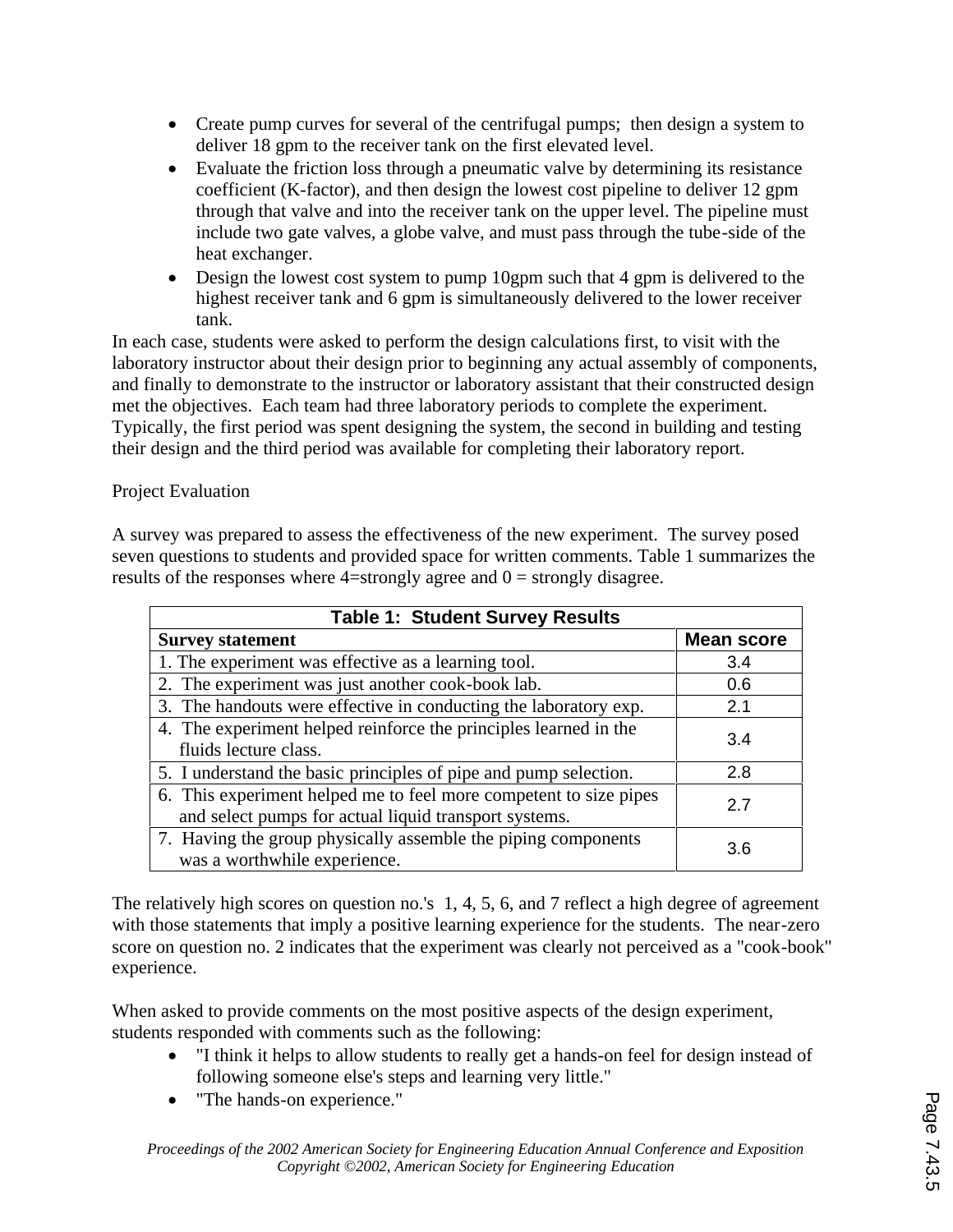- · "I really like the hands-on aspects of this lab."
- "Being able to put the system together; it's not just another existing system that you turn on and take readings."
- · "Exposure to real-life situations you may run into in industry. "
- · "Having to make decisions on pump and pipe size instead of being told what to do. Physically assembling a piping system."

When asked to provide comments on what could be improved with the experiment, the student responses included the following.

- · "Better explanation of how to find pump curves and more parts to work with.
- · "Give a practical tour of the apparatus."
- · "More explicit instructions."
- · "Efficiency data for the pump, and more components available for assembly."
- · "Having better parts to build the piping system with."

### What we've learned

We are generally pleased with how the experiment has been received by students and by the results we have observed in students completing their design, building and finally testing their design. We have observed that some students would prefer to design the pipeline "by hand," instead of with the Pipe-Flo® software. That is, they would prefer to enter formulas on a spreadsheet or simply to set up the equations with paper and pencil to compute the head requirements for the different pipe sizes. It appeared that these students were unsure of their skills in using Pipe-Flo® since it had been six months since they had used it in the fluids lecture course. Once these students did use Pipe-Flo® again, they seemed to appreciate its utility.

Student comments about a lack of piping components have resulted in additional components being purchased for the next semester. The comments about needing better (more explicit) instructions were noted, but are not likely to result in any more formal instructions being given. Students are provided with a binder of manufacturer's data on the pumps, flow meters and other components. They are encouraged to ask questions if needed. However, we are reluctant to provide specific instructions that might negate the open-ended nature of the experiment. We do intend to provide more explicit instructions about what is expected in the design phase of each project. These instructions will, for example, spell out that a design should be modeled using Pipe-Flo® software, and that students should prepare several designs in order to definitively show which one achieves the technical objectives at the minimum total cost.

We had been concerned about how much time it might take students to physically assemble their piping system. This turned out to not be a problem, as the piping was usually accomplished in less than 90 minutes, once the students had made their design and were ready to work. Perhaps the biggest problem in the assembly phase was the use of a pipe thread sealant to prevent leaks. The sealant we purchased was moderately effective at eliminating leaks, but turned out to be extremely sticky and difficult to clean from hands and pipe fittings upon disassembly. We will be evaluating other thread sealants for use in future semesters.